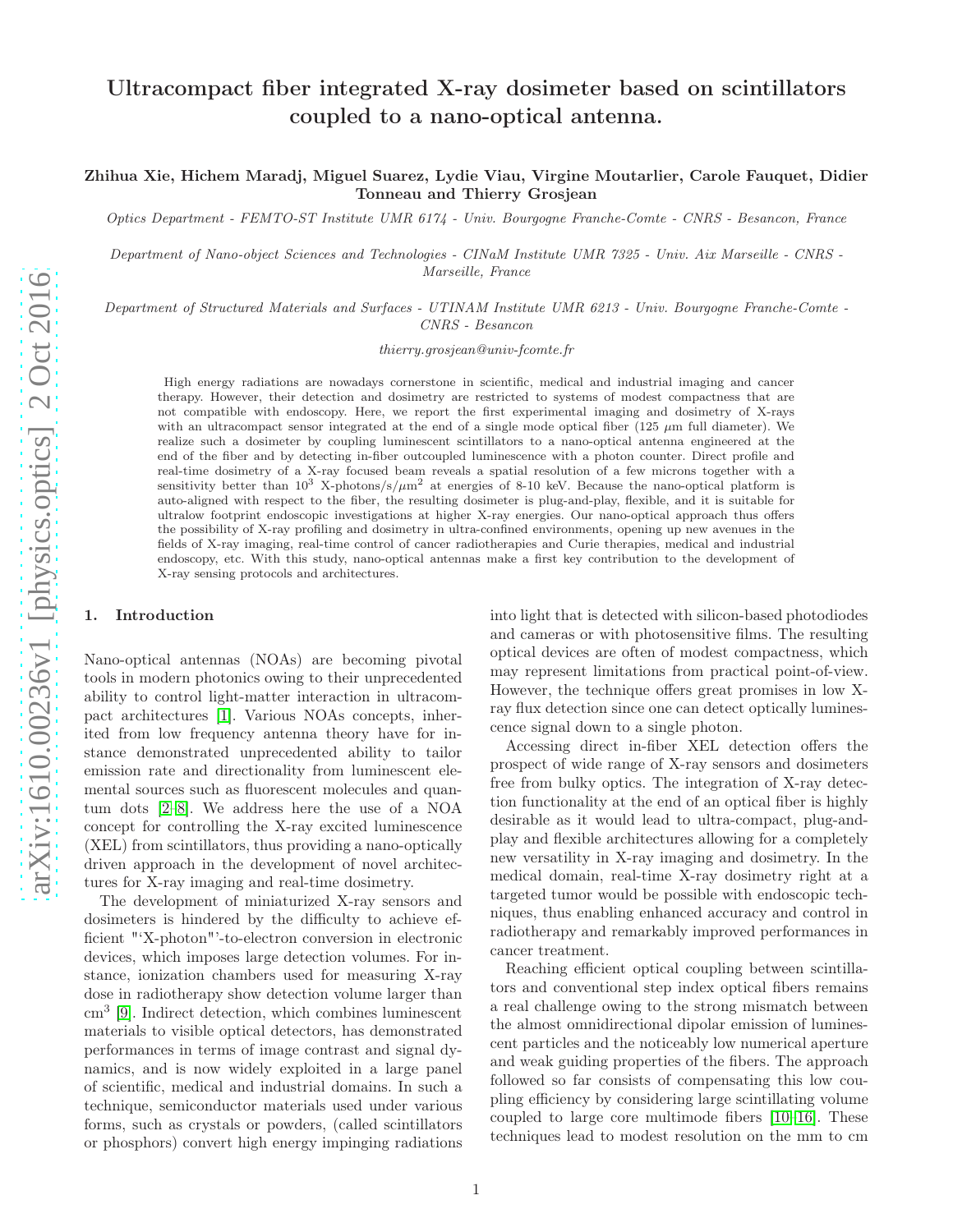range and a compactness weakly compatible with endoscopy. Recently, sub-millimeter architecture has been demonstrated by covering the cleaved end facet of a 600  $\mu$ m core diameter multimode fiber with a 11  $\mu$ m thick layer of scintillators [\[17\]](#page-4-4). Unfortunately, the high aspect ratio of the sensor leads to important spatial resolution anisotropy in X-ray beam profiling and dosimetry. Scaling down dosimeter architecture with a direct scintillator-to-fiber coupling, for instance by improving optical detection with photon counters, remains questionable and has never been addressed yet. We recently theoretically proposed an alternative approach relying on the engineering of an ultracompact interface between a luminescent source and a fiber, aimed at optimizing the in-fiber photon outcoupling [\[18\]](#page-4-5). This interface is the result of the concept of horn antenna to optical frequencies, capable of collecting and transferring up to 70% of the luminescence photons to the fiber guided mode.

In this letter, we use this NOA approach to show experimentally direct plug-and-play imaging and dosimetry of a X-ray focused beam with a spatial resolution of a few microns. By optimizing the coupling channel between a tiny scintillation cluster and an optical fiber, we achieve highly miniaturized and spatially isotropic X-ray detection systems: X-ray detection volumes of a few tens of  $\mu$ m<sup>3</sup> can be obtained at the end of a 125  $\mu$ m or even 80  $\mu$ m diameter single mode fiber, thus noticeably increasing both system overall compactness and measurement accuracy. This opens up perspectives of ultracompact, flexible, plug-and-play and high resolution real-time dosimeter for monitoring, mapping and controlling the dose of high energy radiations in a wide panel of applications covering scientific, medical and industrial domains.

### 2. Principle and fabrication

From antenna theory [\[19\]](#page-4-6), two ways are possible for impedance matching the emission from a point-like electromagnetic source, such as the end of a coaxial cable, with vacuum. The first way relies on the generation of localized resonances over subwavelength assemblies of metallic elements of specific shapes and sizes. Such a concept has recently been transposed to optics and led to well-known concepts of resonant NOAs [\[1\]](#page-3-0). The second way is based on the efficient coupling of the point-like source to a flaring waveguide, leading to larger antenna structures such as the horn antenna which has also been recently successfully extended to optical frequencies but remains relatively unexplored [\[18,](#page-4-5)[20,](#page-4-7)[21\]](#page-4-8). A horn antenna usually directs emission from a dipolar source in free space, by connecting it to a coax-to-waveguide adapter, resulting in a simple architecture where the point-like emitter is placed in between a reflector and the flaring waveguide. This basic concept, which has been already transposed to optics [\[18\]](#page-4-5), is used in the present work to optically harness a scintillator cluster to a single mode fiber.



<span id="page-1-0"></span>Fig. 1. (a) Optical microscope image of a fiber-integrated NOA based X-ray dosimeter. Inset: SEM micrograph of a scintillation cluster at the apex the micro-tip before aluminum coating (scalebar:  $4 \mu$ ). (b) Scheme of the experimental set-up.

In order to produce the scintillator-coupled horn NOA fiber system, polymer micro-tips are first grown by photopolymerization at the cleaved end facet of a single mode fiber (SMF-28) [\[22\]](#page-4-9). Tips are about 30  $\mu$ m long and have a radius of curvature of about 1  $\mu$ m at their apex. Next, a scintillator cluster (barium platino-cyanide) is attached at the micro-tip end under microscope observation, following the approach proposed in Ref. [\[23\]](#page-4-10). Isolated micron-size clusters (between 1 and 5  $\mu$ m) are deposited onto a flat surface and the micro-tip is approached to a single cluster until contact. Owing to adhesion forces between tip and cluster, the luminescent material is kept attached to the micro-tip when it is removed from the surface. Finally, the resulting fiber-integrated structure is metal coated with a few nanometer thick titanium adhesion layer followed by an aluminum layer that is 100-150 nm thick. Aluminum is chosen for its high reflectivity at visible wavelengths and high transparency to X-rays. Figure [1\(](#page-1-0)a) displays optical and SEM micrographs of a resulting fibered X-ray dosimetry platform. Because the SEM irradiation tends to burst the polymer microtip (see inset of Fig. [1\(](#page-1-0)a)), which irremediably results in a drop of luminescence collection efficiency, our scintillator grafted fiber micro-tips used in the following experiments have not been characterized by SEM, leading to uncertainty in the estimation of the cluster size and thus of the spatial resolution ability of the probe. Note that we consider here luminescent clusters larger than the wavelength embedded within the NOA, instead of single dipolar emitter as mentioned in Ref. [\[18\]](#page-4-5). The distribution of crystalline defect centers within the cluster (promoters of X-ray-to-light conversion in our case [\[24\]](#page-4-11)) can be considered as an ensemble of optical dipolar sources coupled to the antenna, and the horn NOA concepts remains valid in that situation and demonstrates high performances in X-ray detection.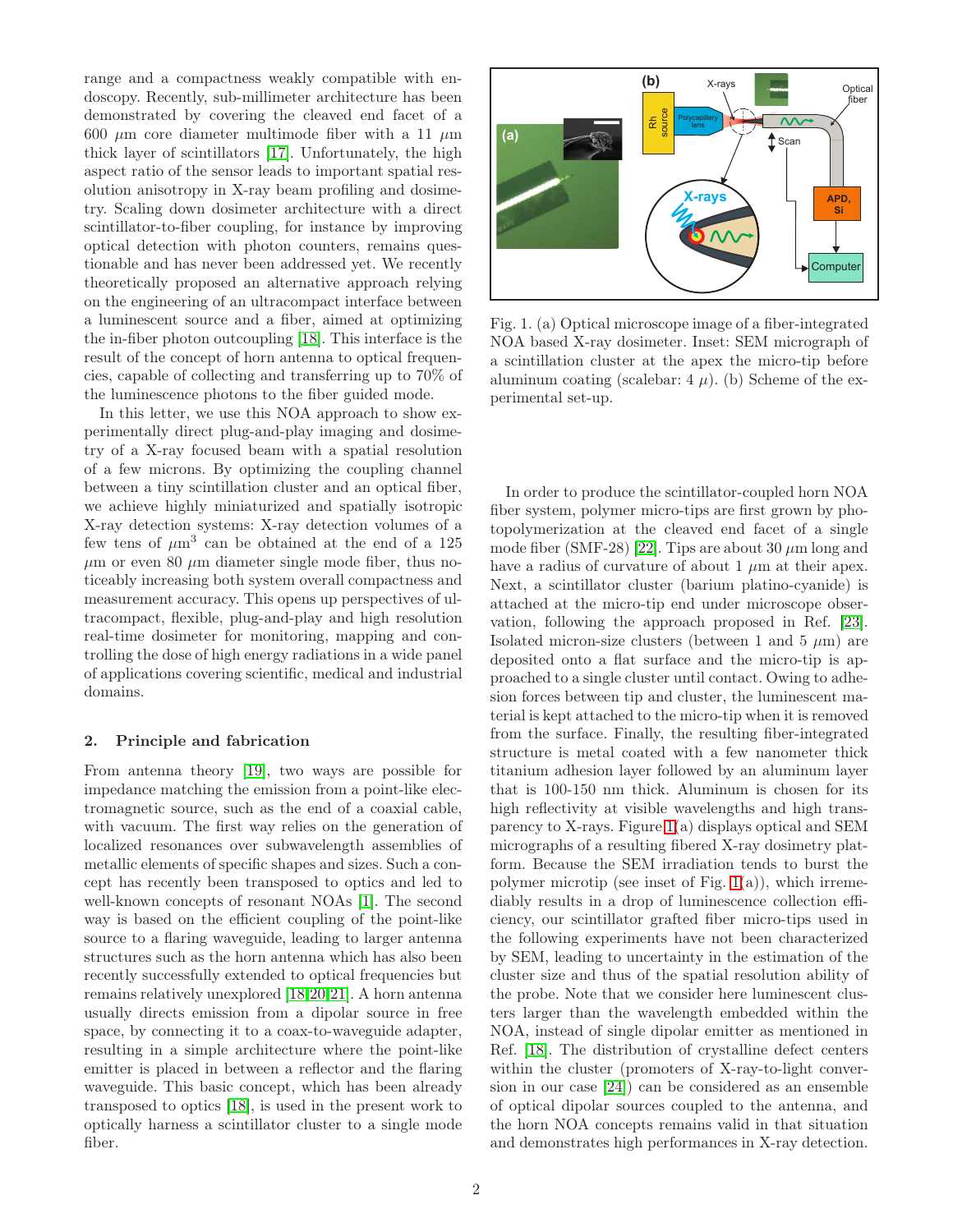### 3. Results and discussion

Our concept of ultra-compact fiber-integrated X-ray dosimeter is first demonstrated with the fully calibrated X-ray focusing bench shown in Fig. [1](#page-1-0) [\[25\]](#page-4-12). Polychromatic X-ray radiation from a low power Rh target lab source (800  $\mu$ A at 35 kV) is focused with a polycapillary lens into a 25  $\mu$ m wide spot (FWHM, manufacturer's data). The X-ray fiber dosimeter is positioned right at the focus with a 3D manual translation stage. The final centering process together with beam scanning is realized with a precision motorized system. During scanning, X-rays cross the transparent tiny dosimeter with minimum perturbations, the thin aluminum layer does not prevent the primary X-ray beam from directly exciting the NOA-embedded scintillators. Owing to high reflectivity of aluminum at visible wavelengths, a large portion of the XEL from the scintillators is collected by the NOA and launched towards the fiber core with high directionality. The unique impedance matching property of flaring waveguides, especially of our quasi-adiabatic tapered micro-tips initially produced by the fiber mode itself (during photo-polymerization process), ensures optimum photon outcoupling into the fiber mode. In-fiber XEL detection is realized with a room temperature photon counter (LynXea) from Aurea Technology.



<span id="page-2-0"></span>Fig. 2. (a) Experimental plot of a X-ray focused beam  $(>\&8k$ eV) at focus. (b) Calibration curve of the dosimeter (detected luminescence vs incident X-ray flux). Minimum detectable X-ray power density is here estimated to the order of  $10^3$  photons/s/ $\mu$ m<sup>2</sup>. (c) Time trace of the luminescence intensity with the same ultra-compact fiber dosimeter positioned within collimated X-ray radiations emanating from a Cu target source of a commercial diffractometer (Bruker).

Fig. [2\(](#page-2-0)a) shows X-ray beam profile at focal plane, revealing a full width at half maximum (FWHM) of 24.6  $\mu$ m which is in good agreement with the manufacturer's spot size value. Note that, because both the beam focus and cluster size are much larger than the incident X-ray wavelengths, one can retrieve the real beam profile with direct deconvolution techniques between the experimental plot and the point-spread function of the fiber probe. Point spread function could be measured by probing the focal plane of a X-ray Fresnel lens (which show focal spot of the order of a few nanometers) [\[26\]](#page-4-13) or could be deduced from the measurement of an edge response. Such an image processing is however beyond the scope of this paper, and will be studied later. According to the basic rules related to the convolution of gaussian functions, the experimentally measured FWHM very close to the manufacturer's reference value of  $25 \mu m$  confirms that the luminescent source is on the micron scale, which is consistent with the cluster sizes measured by SEM during the preliminary tests of scintillator-to-tip grafting process (cf. Inset of Fig. [1\(](#page-1-0)a)). Little drifts of the probe during image acquisition and possible rounding of the manufacturer's spot size value may also explain a part of the discrepancy observed here.

The calibration curve of our X-ray dosimeter, shown in Fig. [2\(](#page-2-0)b), reveals a linear response of the system with respect to the incident X-ray power. For a maximum X-ray power of  $2 \times 10^9$  photons/s, detected luminescence signal reaches 130 kcts/s, which dramatically exceeds the noise level of the photodetector. This curve is used to evaluate the minimum X-ray power density detectable with our approach to a value smaller than  $10^3$  photons/s/ $\mu$ m<sup>2</sup>. Our dosimeter is therefore sensitive enough to detect and probe X-rays from diffractometers. To validate this point, we performed direct X-ray dose measurement of low power Cu-target source used in a commercial diffractometer from Bruker company (D8 Advance). Time trace of luminescence intensity with the source successively on and off is reported in Fig. [2\(](#page-2-0)c). We see that the detected signal is well beyond noise level, which validates our approach in low power X-ray radiation sensing. From Fig.  $2(b)$  $2(b)$ , the flux density of the diffractometer source is estimated at 3.7  $10^3$  photons/s/ $\mu$ m<sup>2</sup>. Note that the correlated detection opportunity provided by photon counters [\[27\]](#page-4-14) offers the perspective of enhancing detection sensitivity while preserving or even increasing its resolution ability. Sensitivities of 300 photons/s/ $\mu$ m<sup>2</sup> have also been observed with the attachment of an ensemble of clusters onto a micro-tip, at the expense of a lower resolution ability (about 30  $\mu$ m).

X-ray irradiators available at clinical radiotherapy departments usually deliver dose rates of the order of a few centigrays per second (from 5.5 cGy/s to 40 cGy/s) with polychromatic X-ray radiations showing peak energy of a few hundreds of keV. In-fiber XEL detection has been already demonstrated under X-ray dose rates of the order 1.9 cGy/s with a 10  $\mu$ m thick scintillator pellet covering the cleaved end facet of a  $600 \ \mu m$  core fiber [\[17\]](#page-4-4). Optical powers of a few picowatts, i.e. about  $10^7$  photons/s, were then detected at the fiber output with a power-meter. Taking into account the dosimeter size reduction, X-ray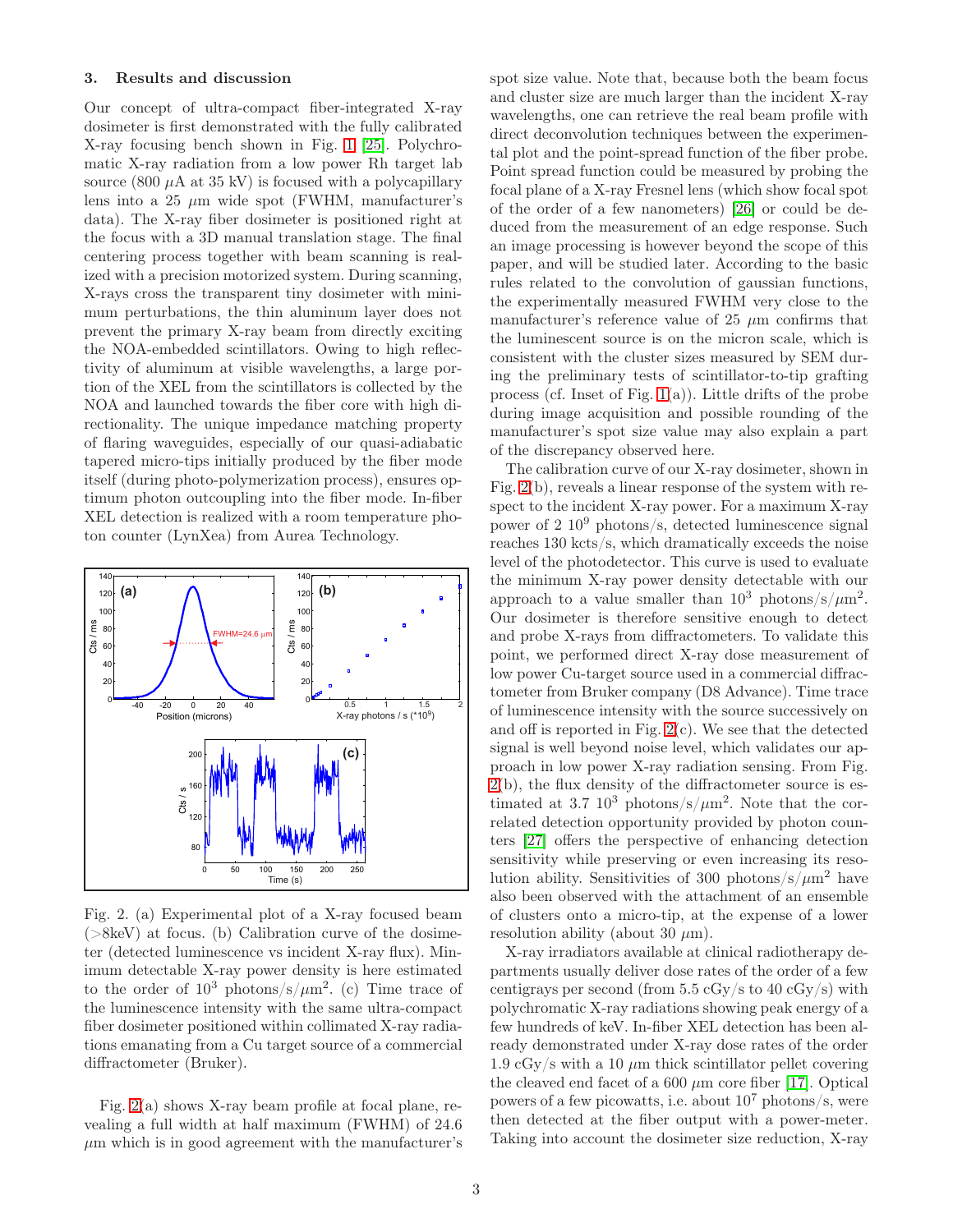absorption decrease of the scintillators (due to higher Xray energies) and dramatic enhancement of XEL fiber outcoupling with our nano-optically driven technological approach, detected signals of the order of  $10^3$  to  $10<sup>4</sup>$  visible photons per second are expected for a spatial resolution of 10-20  $\mu$ m. This represents an important signal-to-noise ratio with photon counter monitoring. Our ultra-compact fiber sensor could thus be considered as an ultra-low footprint dosimeter for controlling in real-time radiotherapy processes.



<span id="page-3-2"></span>Fig. 3. Spectrum of the detected optical signal when the fiber probe is centered with respect to the focus.

We used for these experiments barium platino-cyanide as X-ray-to-light converter, which is known to produce XEL emission at a wavelength of 520 nm due to scintillation process promoted by its crystalline defect centers [\[28\]](#page-4-15). An abundant literature is however available on the fabrication and use of luminescent materials and the desired scintillator can be chosen in a large toolkit of commercialized products, depending on the targeted application [\[29–](#page-4-16)[31\]](#page-4-17). To ensure that the luminescence is induced by the scintillation cluster positioned at the end of the fiber micro-tip, we measured in-fiber collected luminescence spectrum from the scintillator-grafted NOA by connecting the fiber output facet to a spectrometer (Princeton SP2300) (see Fig. [3\)](#page-3-2). We see that the detected signal is spectrally centered to a wavelength of 530 nm, which is consistent with barium platino-cyanide emission spectrum. The little redshift of 10 nm of the emission peak with respect to the predicted spectrum may be due to the influence of the structured environment onto the cluster's emission properties. Moreover, we probed the X-ray focused beam with a fiber NOA free from scintillators. In that case, a detection signal of a few hundreds of luminescence photons per seconds was measured, which is much lower than the signal level obtained in the presence of the scintillation cluster (up to 130 kcts/s, see Fig.  $2(a,b)$ ). These measurements show that the detected XEL is undoubtedly due to the scintillators embedded within the NOA.

## 4. Conclusion

We proposed a nano-optically driven technological approach for the detection and real-time dosimetry of high energy radiations in ultracompact and flexible architectures. By coupling scintillators to a horn NOA and by exploiting the record emission directionality and impedance matching of this metallo-dielectric structure, we successfully developed a micron-size X-ray sensor at the end of a 125  $\mu$ m diameter single mode optical fiber in architecture of unprecedented compactness and flexibility. By leveraging the versatility and ubiquity of fiber-optics technology, this may constitute a key step towards the widespread use of ultracompact X-ray detector in a wide panel of scientific, medical and industrial domains. For example, high energy imaging and real-time dosimetry (X-rays, gamma rays, charged particles, etc) for radiotherapy and Curie therapy would become possible with completely new versatility, accuracy and control possibilities, and with ultra-low footprint detection devices. More generally, NOAs makes with our approach a first key contribution to the development of X-ray sensing protocols and architectures. In that context, nano-optics would open the way towards radically new concepts allowing for smaller and faster X-ray detectors for scientific, medical and industrial metrology and characterization. While the capability of plasmonic NOAs to dramatically increase fluorescence decay rate has been intensively studied [\[4–](#page-3-3)[6\]](#page-4-18), their ability to control light-matter interaction generated under X-ray exposure has not been reported so far. NOAs thus also represent very promising perspectives in the generation of faster X-ray detectors by enhancing radiative decay rate of scintillation processes.

This work is funded by the Labex ACTION (ANR-11- LABX-0001-01). The authors thank Lovalite company for technical support and are indebted to Claudine Filiatre for helpful discussions.

### <span id="page-3-0"></span>References

- 1. Lukas Novotny and Niek van Hulst. Antennas for light. Nat. Photonics, 5(2):83–90, 2011.
- <span id="page-3-1"></span>2. Julien Claudon, Joël Bleuse, Nitin Singh Malik, Maela Bazin, Périne Jaffrennou, Niels Gregersen, Christophe Sauvan, Philippe Lalanne, and Jean-Michel Gérard. A highly efficient single-photon source based on a quantum dot in a photonic nanowire. Nature Photonics, 4(3):174– 177, 2010.
- 3. Alberto G Curto, Giorgio Volpe, Tim H Taminiau, Mark P Kreuzer, Romain Quidant, and Niek F van Hulst. Unidirectional emission of a quantum dot coupled to a nanoantenna. Science, 329(5994):930–933, 2010.
- <span id="page-3-3"></span>4. J.N. Farahani, D.W. Pohl, H.-J. Eisler, and B. Hecht. Single quantum dot coupled to a scanning optical antenna : A tunable superemitter. Phys. Rev. Lett., 95(1):017402.1–4, 2005.
- 5. O. L. Muskens, V. Giannini, J.A. Sanchez-Gil, and J. Gomez Rivas. Strong enhancement of the radiative